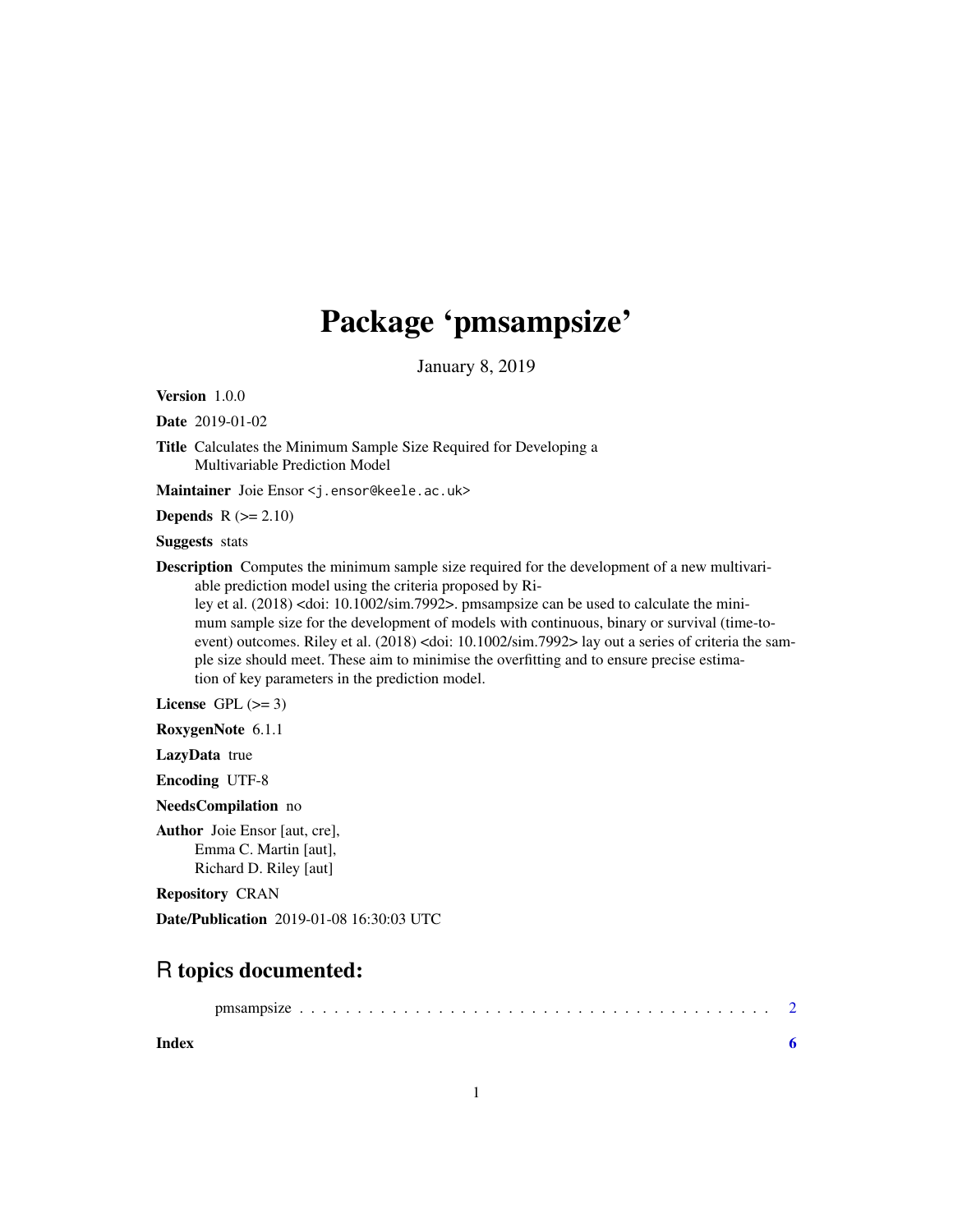<span id="page-1-0"></span>pmsampsize *pmsampsize - Calculates the minimum sample size required for developing a multivariable prediction model*

#### **Description**

pmsampsize computes the minimum sample size required for the development of a new multivariable prediction model using the criteria proposed by Riley *et al*. 2018. pmsampsize can be used to calculate the minimum sample size for the development of models with continuous, binary or survival (time-to-event) outcomes. Riley *et al*. lay out a series of criteria the sample size should meet. These aim to minimise the overfitting and to ensure precise estimation of key parameters in the prediction model.

For continuous outcomes, there are four criteria:

i) small overfitting defined by an expected shrinkage of predictor effects by 10% or less,

ii) small absolute difference of 0.05 in the model's apparent and adjusted R-squared value,

iii) precise estimation of the residual standard deviation, and

iv) precise estimation of the average outcome value.

The sample size calculation requires the user to pre-specify (e.g. based on previous evidence) the anticipated R-squared of the model, and the average outcome value and standard deviation of outcome values in the population of interest.

For binary or survival (time-to-event) outcomes, there are three criteria:

i) small overfitting defined by an expected shrinkage of predictor effects by 10% or less,

ii) small absolute difference of 0.05 in the model's apparent and adjusted Nagelkerke's R-squared value, and

iii) precise estimation (within +/- 0.05) of the average outcome risk in the population for a key timepoint of interest for prediction.

#### Usage

```
pmsampsize(type, rsquared, parameters, shrinkage = 0.9,
 prevalence = NA, rate = NA, timepoint = NA, meanfup = NA,
  intercept = NA, sd = NA, mmoe = 1.1)
```
#### Arguments

type specifies the type of analysis for which sample size is being calculated

- "c" specifies sample size calculation for a prediction model with a continuous outcome
- "b" specifies sample size calculation for a prediction model with a binary outcome
- "s" specifies sample size calculation for a prediction model with a survival (time-to-event) outcome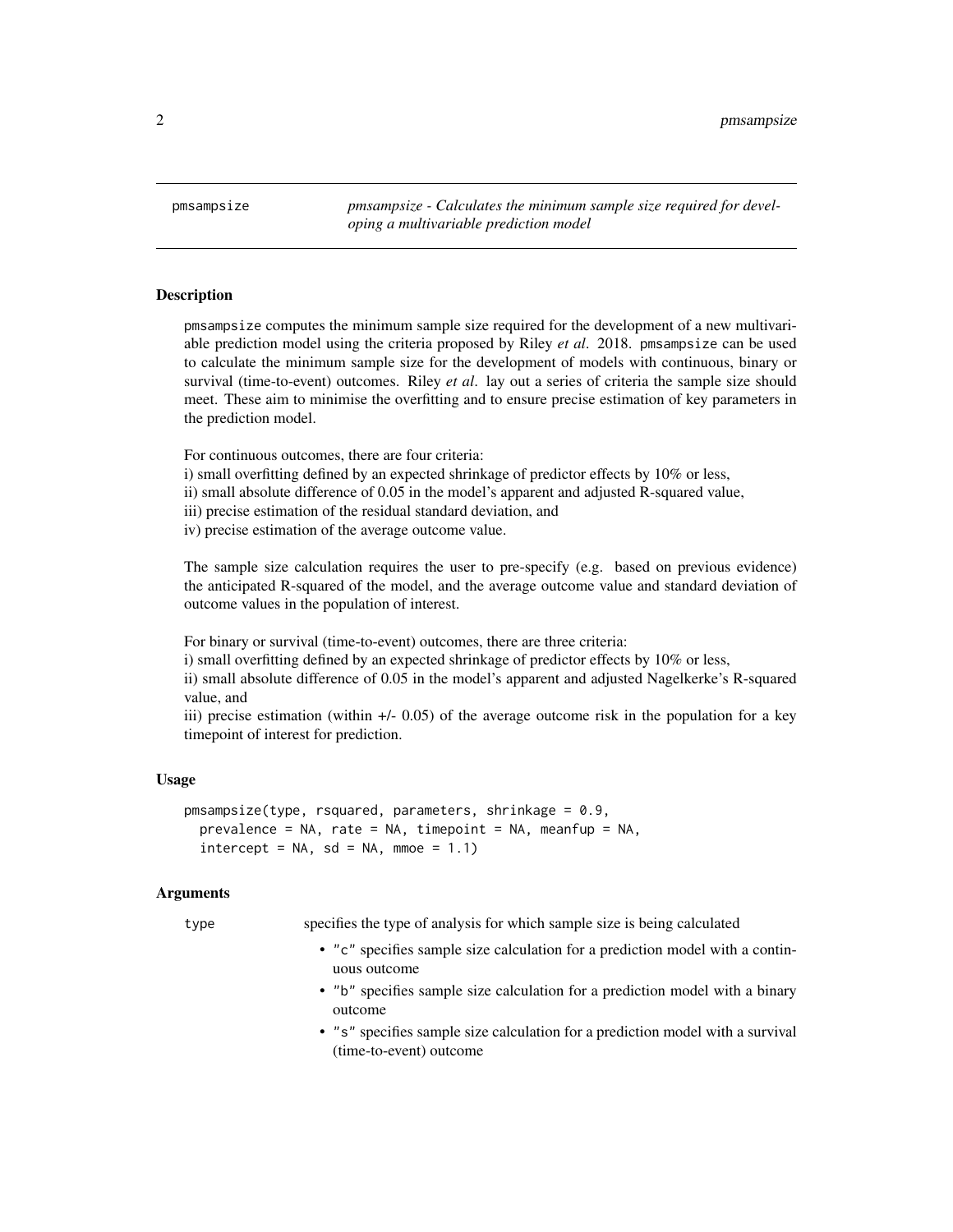## pmsampsize 3

| rsquared   | specifies the expected value of the (Cox-Snell) R-squared of the new model,<br>where R-squared is the percentage of variation in outcome values explained by<br>the model. For example, the user may input the value of the (Cox-Snell) R-<br>squared reported for a previous prediction model study in the same field. If<br>taking a value from a previous prediction model development study, users should<br>input the model's adjusted R-squared value, not the apparent R-squared value, as<br>the latter is optimistic (biased). However, if taking the R-squared value from an<br>external validation of a previous model, the apparent R-squared can be used (as<br>the validation data was not used for development, and so R-squared apparent is<br>then unbiased). Note that for binary and survival outcome models, the Cox-Snell<br>R-squared value is required; this is the generalised version of the well-known R-<br>squared for continuous outcomes, based on the likelihood. The papers by Riley<br>et al. (see references) outline how to obtain the Cox-Snell R-squared value from<br>published studies if they are not reported, using other information (such as the<br>C-statistic or Nagelkerke's R-squared). Users should be conservative with their<br>chosen R-squared value; for example, by taking the R-squared value from a<br>previous model, even if they hope their new model will improve performance. |
|------------|---------------------------------------------------------------------------------------------------------------------------------------------------------------------------------------------------------------------------------------------------------------------------------------------------------------------------------------------------------------------------------------------------------------------------------------------------------------------------------------------------------------------------------------------------------------------------------------------------------------------------------------------------------------------------------------------------------------------------------------------------------------------------------------------------------------------------------------------------------------------------------------------------------------------------------------------------------------------------------------------------------------------------------------------------------------------------------------------------------------------------------------------------------------------------------------------------------------------------------------------------------------------------------------------------------------------------------------------------------------------------------------------------------------------------------------------|
| parameters | specifies the number of candidate predictor parameters for potential inclusion<br>in the new prediction model. Note that this may be larger than the number of<br>candidate predictors, as categorical and continuous predictors often require two<br>or more parameters to be estimated.                                                                                                                                                                                                                                                                                                                                                                                                                                                                                                                                                                                                                                                                                                                                                                                                                                                                                                                                                                                                                                                                                                                                                   |
| shrinkage  | specifies the level of shrinkage desired at internal validation after developing the<br>new model. Shrinkage is a measure of overfitting, and can range from 0 to 1,<br>with higher values denoting less overfitting. We recommend a shrinkage $= 0.9$<br>(the default in pmsampsize), which indicates that the predictor effect (beta coef-<br>ficients) in the model would need to be shrunk by 10% to adjust for overfitting.<br>See references below for further information.                                                                                                                                                                                                                                                                                                                                                                                                                                                                                                                                                                                                                                                                                                                                                                                                                                                                                                                                                           |
| prevalence | (binary outcome option) specifies the overall outcome proportion (for a prog-<br>nostic model) or overall prevalence (for a diagnostic model) expected within the<br>model development dataset. This should be derived based on previous studies<br>in the same population.                                                                                                                                                                                                                                                                                                                                                                                                                                                                                                                                                                                                                                                                                                                                                                                                                                                                                                                                                                                                                                                                                                                                                                 |
| rate       | (survival outcome option) specifies the overall event rate in the population of<br>interest, for example as obtained from a previous study, for the survival outcome<br>of interest.                                                                                                                                                                                                                                                                                                                                                                                                                                                                                                                                                                                                                                                                                                                                                                                                                                                                                                                                                                                                                                                                                                                                                                                                                                                        |
| timepoint  | (survival outcome option) specifies the timepoint of interest for prediction.                                                                                                                                                                                                                                                                                                                                                                                                                                                                                                                                                                                                                                                                                                                                                                                                                                                                                                                                                                                                                                                                                                                                                                                                                                                                                                                                                               |
| meanfup    | (survival outcome option) specifies the average (mean) follow-up time antici-<br>pated for individuals in the model development dataset, for example as taken<br>from a previous study in the population of interest.                                                                                                                                                                                                                                                                                                                                                                                                                                                                                                                                                                                                                                                                                                                                                                                                                                                                                                                                                                                                                                                                                                                                                                                                                       |
| intercept  | (continuous outcome options) specifies the average outcome value in the pop-<br>ulation of interest e.g. the average blood pressure, or average pain score. This<br>could be based on a previous study, or on clinical knowledge.                                                                                                                                                                                                                                                                                                                                                                                                                                                                                                                                                                                                                                                                                                                                                                                                                                                                                                                                                                                                                                                                                                                                                                                                           |
| sd         | (continuous outcome options) specifies the standard deviation (SD) of outcome<br>values in the population e.g. the SD for blood pressure in patients with all other<br>predictors set to the average. This could again be based on a previous study, or<br>on clinical knowledge.                                                                                                                                                                                                                                                                                                                                                                                                                                                                                                                                                                                                                                                                                                                                                                                                                                                                                                                                                                                                                                                                                                                                                           |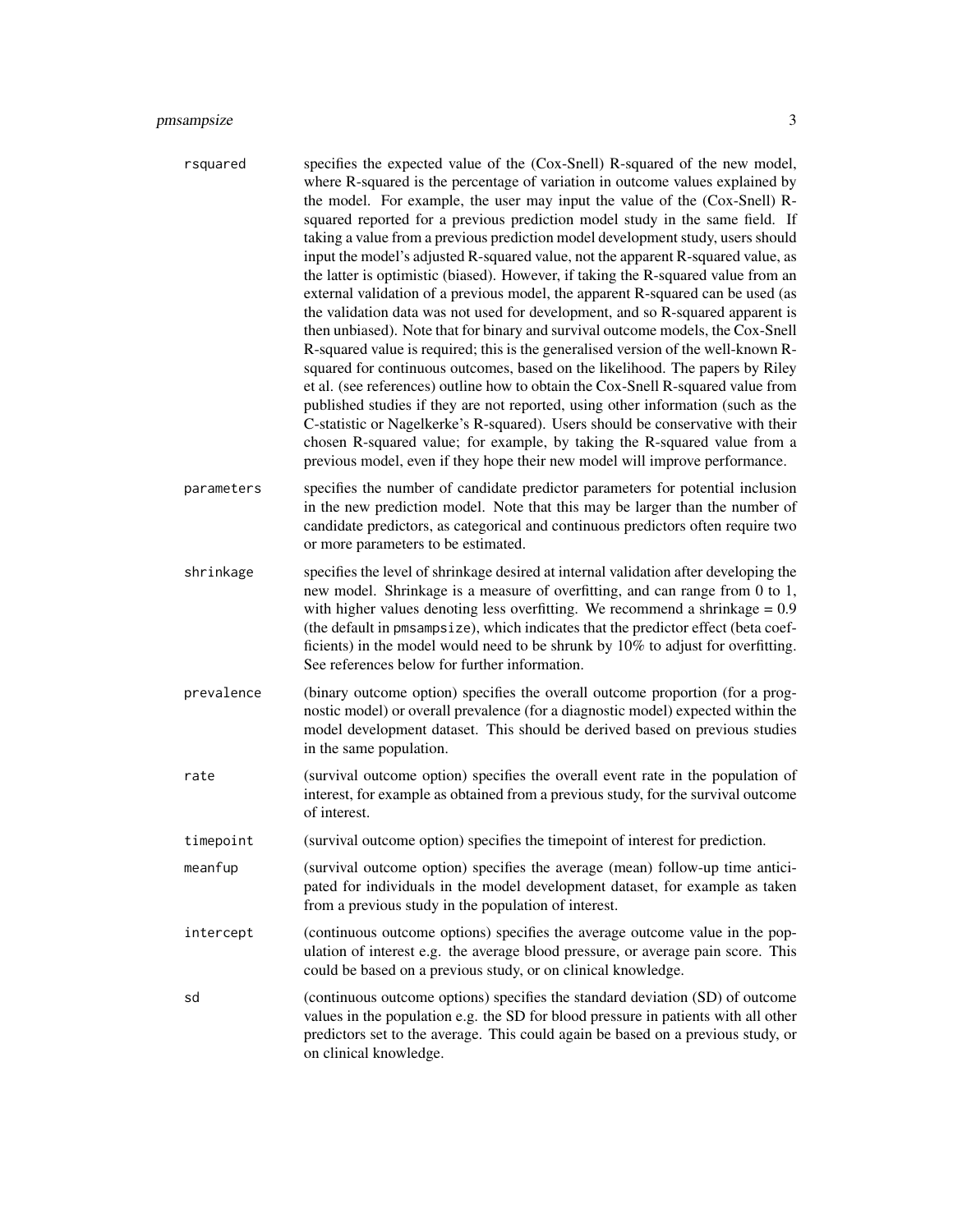mmoe (continuous outcome options) multiplicative margin of error (MMOE) acceptable for calculation of the intercept. The default is a MMOE of 10%. Confidence interval for the intercept will be displayed in the output for reference. See references below for further information.

#### Author(s)

Joie Ensor (Keele University, j.ensor@keele.ac.uk),

Emma C. Martin (University of Leicester, emma.martin@le.ac.uk),

Richard D. Riley (Keele University, r.riley@keele.ac.uk)

#### References

Riley RD, Snell KIE, Ensor J, Burke DL, Harrell FE, Jr., Moons KG, Collins GS. Minimum sample size required for developing a multivariable prediction model: Part I continuous outcomes. *Statistics in Medicine*. 2018 (in-press). doi: 10.1002/sim.7993

Riley RD, Snell KIE, Ensor J, Burke DL, Harrell FE, Jr., Moons KG, Collins GS. Minimum sample size required for developing a multivariable prediction model: Part II binary and time-to-event outcomes. *Statistics in Medicine*. 2018 (in-press). doi: 10.1002/sim.7992

#### Examples

## Examples based on those included in two papers by Riley et al. ## published in Statistics in Medicine (2018).

```
## Binary outcomes (Logistic prediction models)
# Use pmsampsize to calculate the minimum sample size required to develop a
# multivariable prediction model for a binary outcome using 24 candidate
# predictor parameters. Based on previous evidence, the outcome prevalence is
# anticipated to be 0.174 (17.4%) and a lower bound (taken from the adjusted
# Cox-Snell R-squared of an existing prediction model) for the new model's
# R-squared value is 0.288
pmsampsize(type = "b", rsquared = 0.288, parameters = 24, prevalence = 0.174)
## Survial outcomes (Cox prediction models)
# Use pmsampsize to calculate the minimum sample size required for developing
# a multivariable prediction model with a survival outcome using 25 candidate
# predictors. We know an existing prediction model in the same field has an
# R-squared adjusted of 0.051. Further, in the previous study the mean
```

```
# follow-up was 2.07 years, and overall event rate was 0.065. We select a
# timepoint of interest for prediction using the newly developed model of 2
# years
```

```
pmsampsize(type = "s", rsquared = 0.051, parameters = 25, rate = 0.065,
           timepoint = 2, meanfup = 2.07)
```
## Continuous outcomes (Linear prediction models) # Use pmsampsize to calculate the minimum sample size required for developing # a multivariable prediction model for a continuous outcome (here, FEV1 say), # using 25 candidate predictors. We know an existing prediction model in the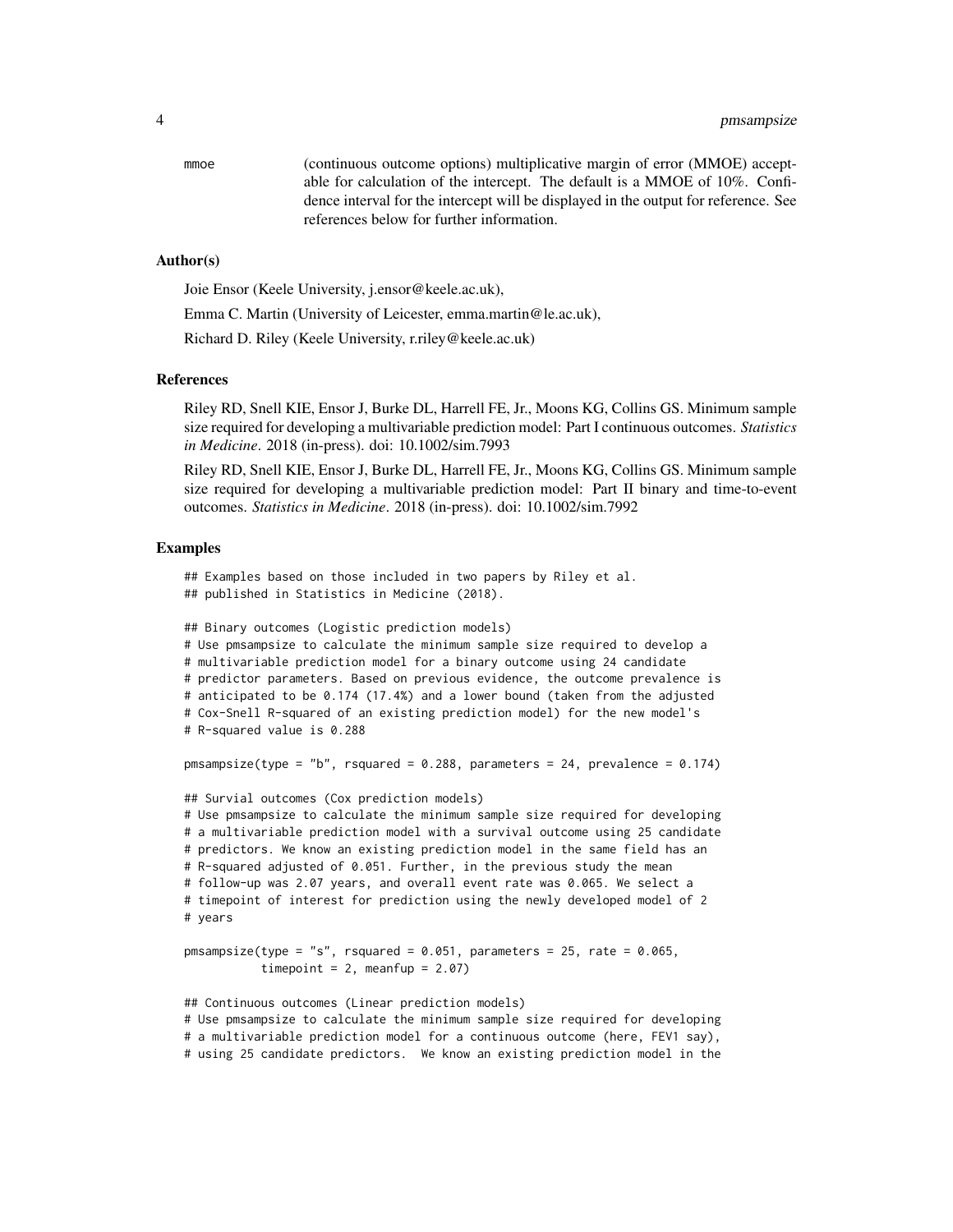### pmsampsize 5

# same field has an R-squared adjusted of 0.2, and that FEV1 values in the # population have a mean of 1.9 and SD of 0.6 pmsampsize(type = "c", rsquared =  $0.2$ , parameters = 25, intercept = 1.9, sd =  $0.6$ )